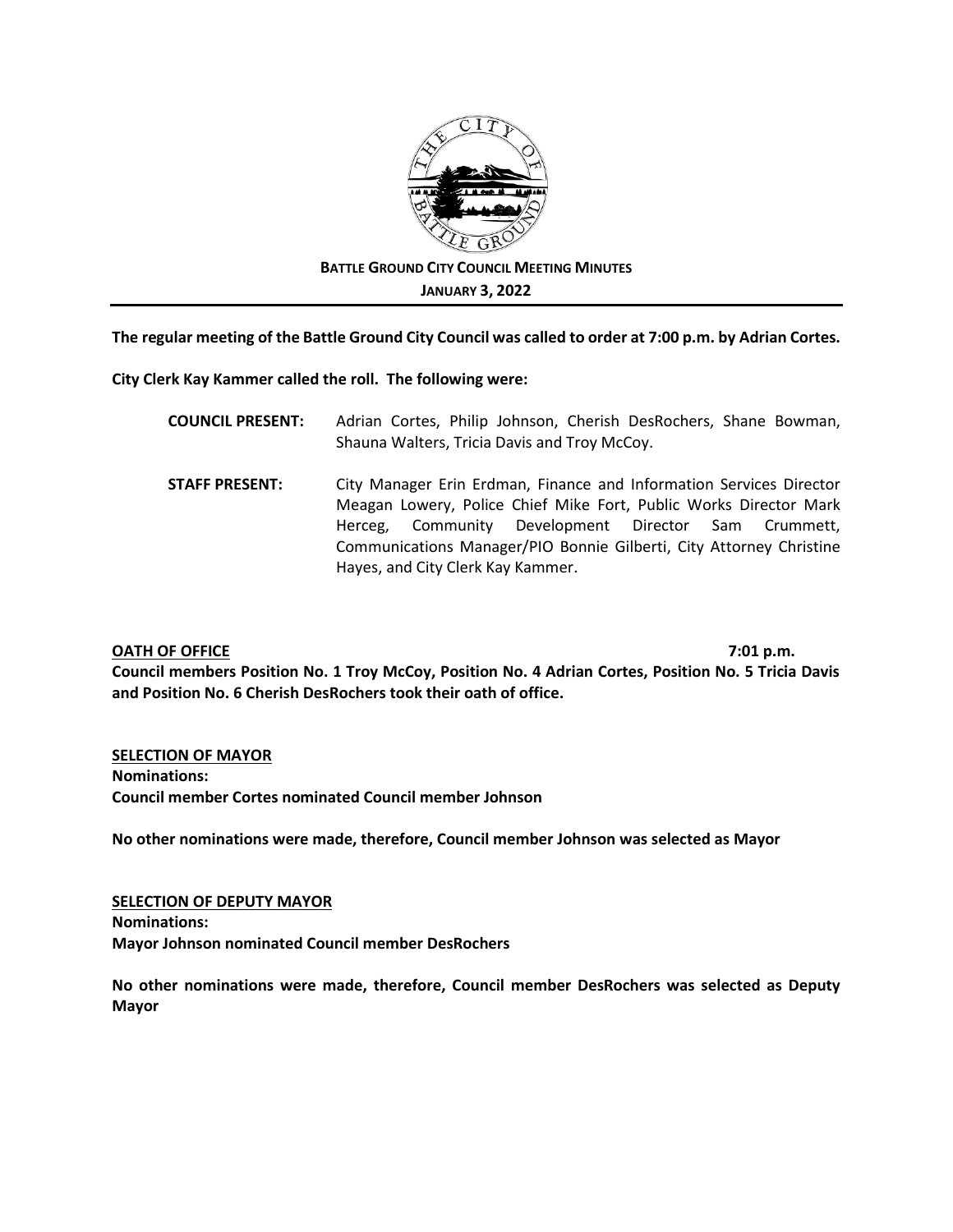| SUMMARY REPORTS AND PRESENTATIONS<br>Council member(s) reported on the following:<br>Deputy Mayor DesRochers                                                                                                                                                                                                  | $7:05$ p.m. |
|---------------------------------------------------------------------------------------------------------------------------------------------------------------------------------------------------------------------------------------------------------------------------------------------------------------|-------------|
| Attended the Grand Opening of Safe Stay Housing event<br>$\bullet$                                                                                                                                                                                                                                            |             |
| <b>Mayor's Report</b><br>Appointment to Parks and Community Engagement Advisory Board - Position #1 Paul Bruegl<br>$\bullet$<br>expires 12-31-2024                                                                                                                                                            |             |
| MOTION: Council member Cortes moved to confirm the Mayor's appointment to the Parks and<br><b>Community Engagement Board as presented.</b><br><b>SECOND: Council member McCoy.</b><br>AYES: Walters, Johnson, Cortes, Bowman, Davis, DesRochers, McCoy.<br><b>NAYS: None.</b><br><b>VOTE: Motion carried.</b> |             |
| Introduction of Judge Andrew Wheeler<br>$\bullet$                                                                                                                                                                                                                                                             | 7:08 p.m.   |
| <b>Presentations</b>                                                                                                                                                                                                                                                                                          | $7:15$ p.m. |

No presentations were received.

Late changes to the agenda: City Manager contract addendum and Community Center landscape project

**MOTION: Mayor Johnson moved amend the agenda to add discussion regarding the effective date of the City Manager's step increase and the addendum to the City Manager's employment agreement to the Mayor's report. SECOND: Council member Cortes. AYES: Walters, Johnson, Cortes, Bowman, Davis, DesRochers, McCoy. NAYS: None. VOTE: Motion carried.**

**MOTION: Mayor Johnson moved amend the agenda to add discussion regarding the Community Center landscape project. SECOND: Council member Walters. AYES: Walters, Johnson, Cortes, Bowman, Davis, DesRochers, McCoy. NAYS: None. VOTE: Motion carried.**

City Manager employment agreement.

**MOTION: Mayor Johnson moved to approve the addendum to the April 1, 2019 Employment Agreement between the City of Battle Ground and Erin Erdman, City Manager, with an effective date of January 1, 2022 for the automobile allowance. SECOND: Council member Walters. AYES: Walters, Johnson, Cortes, Bowman, Davis, DesRochers, McCoy. NAYS: None. VOTE: Motion carried.**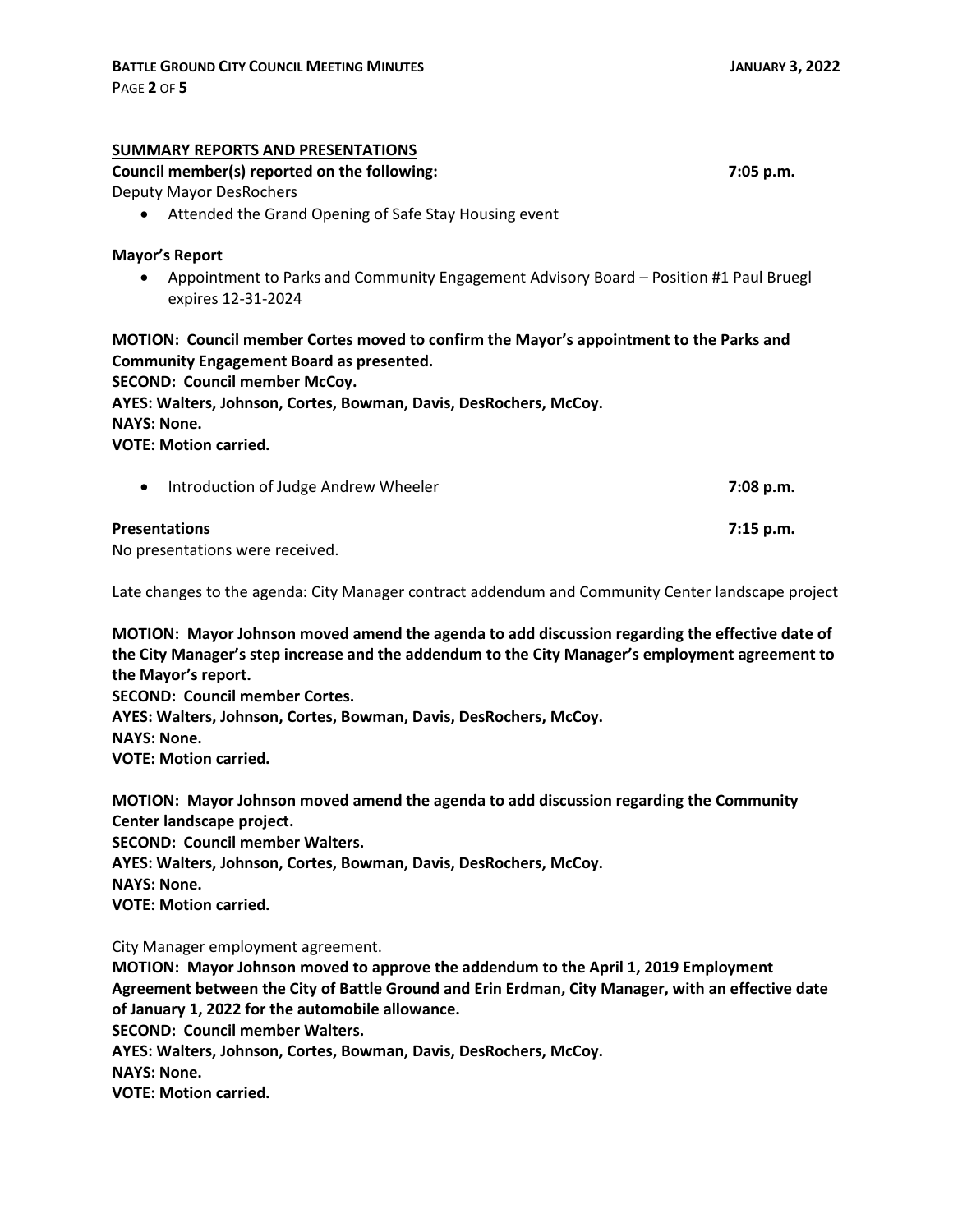**MOTION: Mayor Johnson moved to amend the effective date of the City Manager's step increase approved during the December 20, 2021 meeting to 11-1-2021. SECOND: Council member Walters.**

**Council member McCoy requested to abstain, as he was not part of the evaluation process.**

**Council member Bowman invoked privilege to postpone the action until the next council meeting for further consideration.**

Community Center landscape project.

**MOTION: Mayor Johnson moved to add up to \$50,000 to the 2022 budget for the Community Center Landscape Project with a completion date no later than May 1, 2022. SECOND: Council member Walters. AYES: Walters, Johnson, Cortes, Bowman, Davis, DesRochers, McCoy. NAYS: None. VOTE: Motion carried.**

## **CITIZEN'S COMMUNICATIONS 7:36 p.m.**

No communications were received.

## **CONSENT AGENDA 7:37 p.m.**

PAGE **3** OF **5**

- **A.** City Council Executive Session and Meeting Minutes from December 20, 2021.
- **B.** Payroll vouchers dated 12/23/2021, #28927 through #28929 in the amount of \$1,834.30 and direct deposits in the amount of \$200,720.26.
- **C.** Claim Vouchers dated 12/16/2021, #89635 through #89659 and bank drafts, in the amount of \$224,835.07.
- **D.** Interlocal Agreement: Department of Ecology Capacity Grant for the NPDES Stormwater Permit.
- **E.** Local Agency Agreement: Country Terrace Subdivision Safety Upgrades
- **F.** Local Agency Agreement: SR 503/SR 502 Congestion Relief Improvements adding turn lanes.

**MOTION: Council member Cortes moved to approve the consent agenda as presented. SECOND: Council member Walters. AYES: Cortes, Johnson, Bowman, DesRochers, Davis, Walters, McCoy. NAYS: None. VOTE: Motion carried.**

#### **BUSINESS**

#### **Police Department Overview: Presentation 7:38 p.m.** Presented by Police Chief Mike Fort.

Summary: Council was presented information regarding the police department efforts and programs.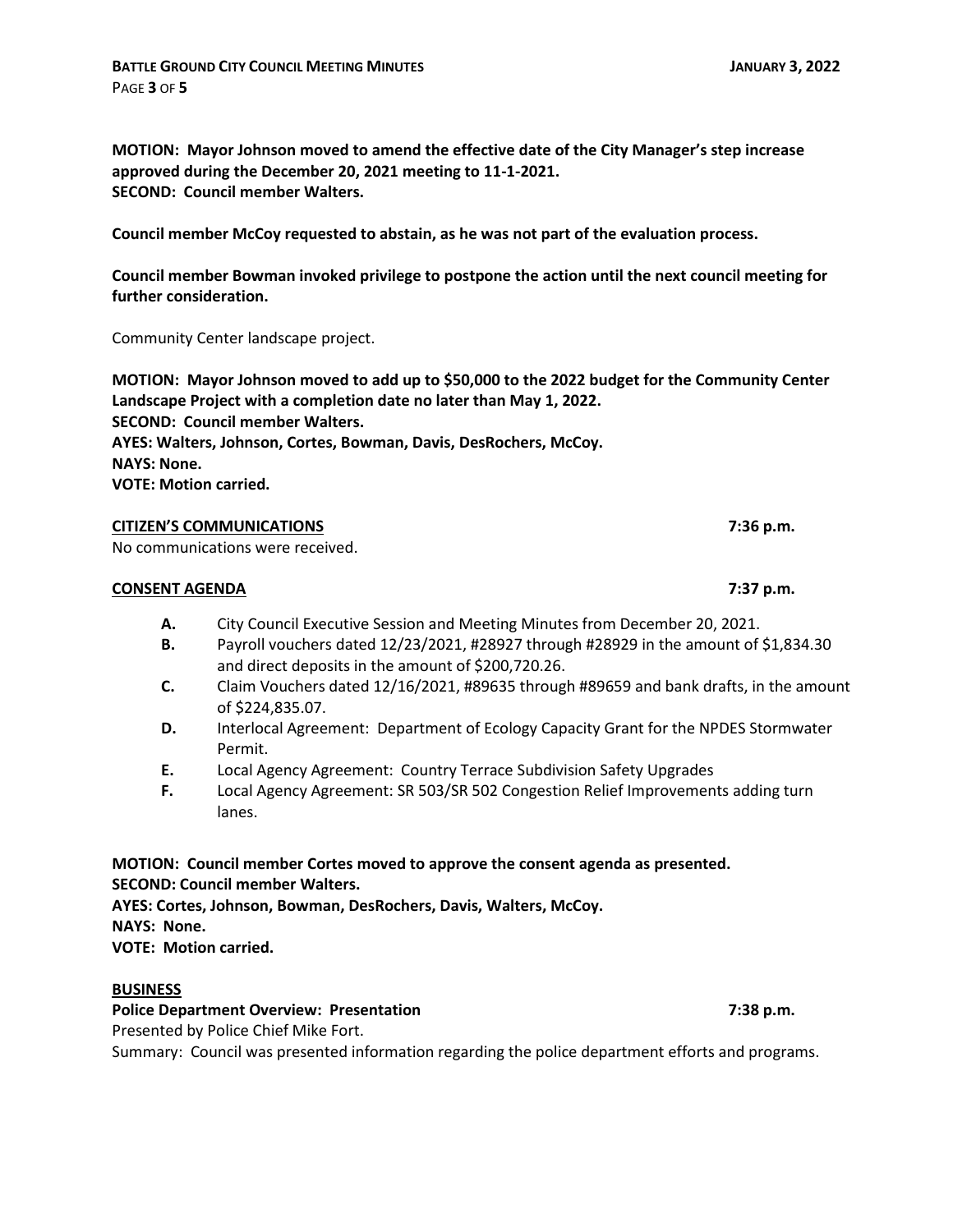#### **BATTLE GROUND CITY COUNCIL MEETING MINUTES JANUARY 3, 2022**

## **ADMINISTRATIVE REPORTS 8:18 p.m.**

Executive

 Working on a tour of the Salmon Creek Treatment Plant for new council members and those wanting to go again

## **COUNCIL COMMUNICATIONS 8:20 p.m.**

Mayor Johnson

- Work being done on moving power poles on SR502/SR503
- Appointments of council liaison positions on various boards

**MOTION: Mayor Johnson moved to confirm the appointments as presented. SECOND: Council member McCoy.**

**AYES: Cortes, Johnson, Bowman, DesRochers, Davis, Walters, McCoy.**

**NAYS: None.**

**VOTE: Motion carried.**

- Recognized and thanked newly elected council members
- Appreciate confidence in being selected as Mayor
- Requested council to think over before the next meeting, what they would like to accomplish in the next two years

Council member Walters

• Requested presentation on the Durkee Property status (NE 219<sup>th</sup> St)

## **ADJOURNMENT**

The meeting adjourned at 8:37 p.m.

ammer \_\_\_\_\_\_\_\_\_\_\_\_\_\_\_\_\_\_\_\_\_\_\_\_\_\_\_\_\_\_\_\_\_\_\_ \_\_\_\_\_\_\_\_\_\_\_\_\_\_\_\_\_\_\_\_\_\_\_\_\_\_\_\_\_\_\_\_\_\_\_

Philip Johnson Kay Kammer Mayor City Clerk

Date of approval by the City Council: January 3, 2022

*Regular council meetings of the Battle Ground City Council are recorded digitally. These recordings are kept on file in the office of the City Clerk for a period of six (6) years.*

- This institution is an equal opportunity provider and employer.
- Información será traducida al español a petición de *[cityclerk.info@cityofbg.org](mailto:cityclerk.info@cityofbg.org)*.
- Информация имеется на русском языке по запросу на *cityclerk.info@cityofbg.org*.
- 如需相关信息的中文版本,请来函索取:*[cityclerk.info@cityofbg.org](mailto:cityclerk.info@cityofbg.org)*
- Za informacije na bosanskom jeziku obratite se na adresu *[cityclerk.info@cityofbg.org](mailto:cityclerk.info@cityofbg.org)*